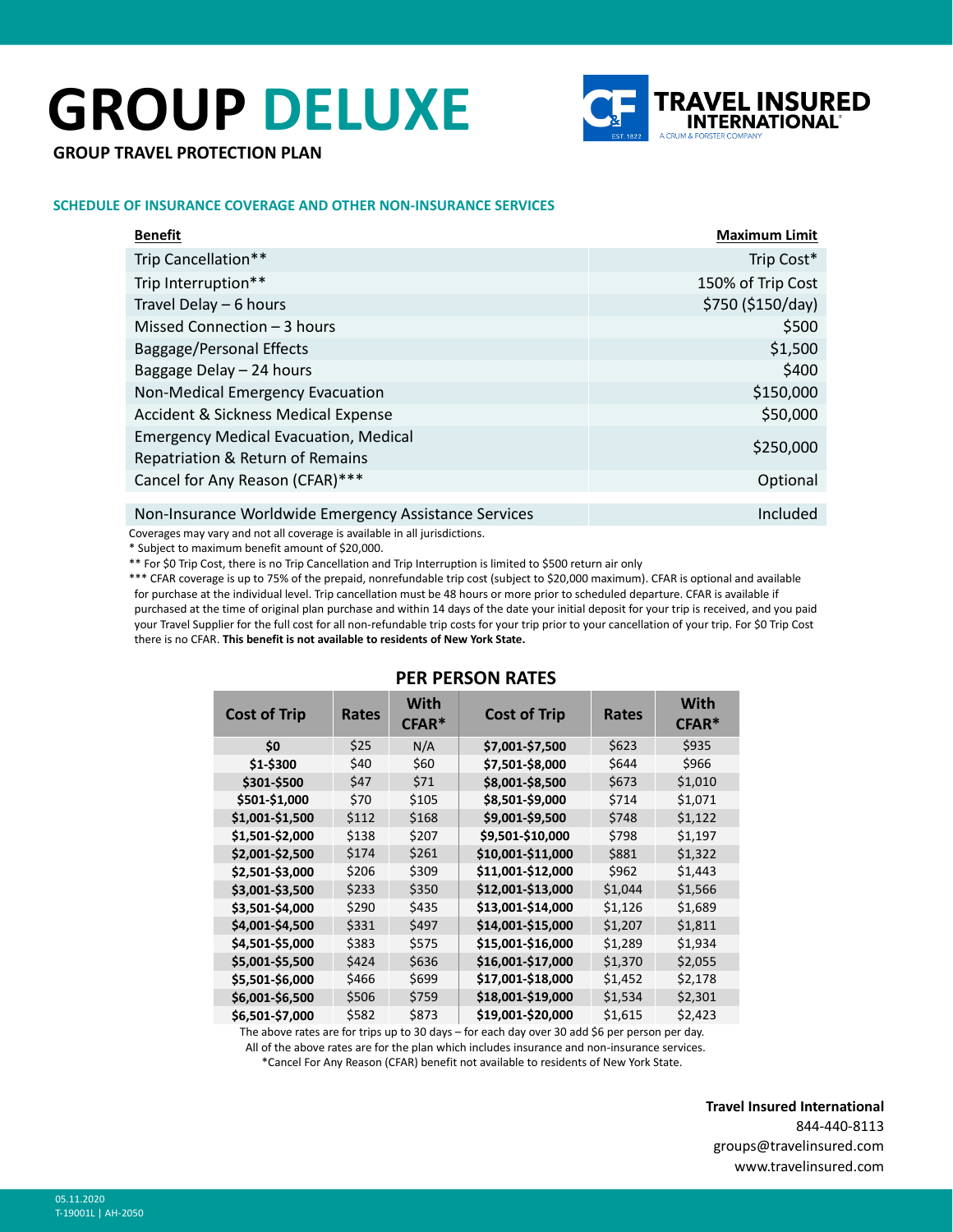#### **GENERAL LIMITATIONS AND EXCLUSIONS**

**Insurance benefits are not payable for any loss due to, arising or resulting from:** 1. suicide, attempted suicide or any intentionally self-inflicted injury of You, a Traveling Companion, Family Member or Business Partner booked to travel with You, while sane or insane; 2. an act of declared or undeclared war; 3. participating in maneuvers or training exercises of an armed service, except while participating in weekend or summer training for the reserve forces of the United States, including the National Guard; 4. riding or driving in races, or speed or endurance competitions or events; 5. mountaineering (engaging in the sport of scaling mountains generally requiring the use of picks, ropes, or other special equipment); 6. participating as a member of a team in an organized sporting competition; 7. participating in bodily contact sports, skydiving or parachuting, hang gliding or bungee cord jumping; 8. piloting or learning to pilot or acting as a member of the crew of any aircraft; 9. being Intoxicated as defined in the Plan, or under the influence of any controlled substance unless as administered or prescribed by a Legally Qualified Physician; 10. the commission of or attempt to commit a felony or being engaged in an illegal occupation; 11. normal childbirth or pregnancy (except Complications of Pregnancy) or voluntarily induced abortion; 12. dental treatment (except as coverage is otherwise specifically provided); 13. amounts which exceed the Maximum Benefit Amount for each coverage as shown in the Schedule of Benefits of the Plan; 14. due to a Pre-Existing Condition, as defined in the Plan. The Pre-Existing Condition Limitation does not apply to the Emergency Medical Evacuation or return of remains coverage; 15. medical treatment during or arising from a Trip undertaken for the purpose or intent of securing medical treatment; 16. a mental or nervous condition, unless hospitalized for that condition while the Plan is in effect for You; 17. due to loss or damage (including death or injury) and any associated cost or expense resulting directly from the discharge, explosion or use of any device, weapon or material employing or involving chemical, biological, radiological or similar agents, whether in time of peace or war, and regardless of who commits the act and regardless of any other sequence thereto.

**Additional Limitations and Exclusions Specific to Baggage and Personal Effects:** Benefits are not payable for any loss caused by or resulting from: breakage of brittle or fragile articles; wear and tear or gradual deterioration; confiscation or appropriation by order of any government or custom's rule; theft or pilferage while left in any unlocked or unattended vehicle; property illegally acquired, kept, stored or transported; Your negligent acts or omissions; or property shipped as freight or shipped prior to the Scheduled Departure Date; or electrical current, including electric arcing that damages or destroys electrical devices or appliances.

#### **Purchase Up to Final Trip Payment Due Date for Pre-Existing Condition Waiver!**

The Pre-Existing Condition Exclusion will be waived if the protection plan is purchased at or before the final payment due date for this trip, for the full non-refundable cost of the trip and you are not disabled from travel at the time you pay the plan cost.

## **PLEASE REFER TO THE PLAN DOCUMENTS FOR A COMPLETE DESCRIPTION OF COVERAGE.**

This document contains highlights of the plans, which include travel insurance coverages underwritten by United States Fire Insurance Company under form series T210 et. al. and TP-401 et. al. The plans also contain non-insurance Travel Assistance Services provided by C&F Services through Active Claims Management (2018) Inc., operating as Active Care Management. The cost of your plan is for the full plan. The Crum & Forster group of companies is rated A (Excellent) by AM Best 2019. C&F and Crum & Forster are registered trademarks of United States Fire Insurance Company. **Insurance coverages are subject to the terms, limitations and exclusions in the plan, including an exclusion for pre-existing conditions.** Coverages may vary and not all coverage is available in all jurisdictions. In most states, your travel retailer is not a licensed insurance producer/agent, and is not qualified or authorized to answer technical questions about the terms, benefits, exclusions, and conditions of the insurance offered or to evaluate the adequacy of your existing insurance coverage. Your travel retailer may provide general information about the plans offered, including a description of the coverage and price. The purchase of travel insurance is not required in order to purchase any other product or service from your travel retailer. CA DOI toll free number: 800-927-4357. MD Insurance Administration: 800- 492-6116 or 410-468-2340. Individuals looking to obtain additional information regarding the features and pricing of each travel plan component, please contact Travel Insured: 855 Winding Brook Drive, Glastonbury, CT 06033; 800-243-3174; customercare@travelinsured.com; California license #0I13223.